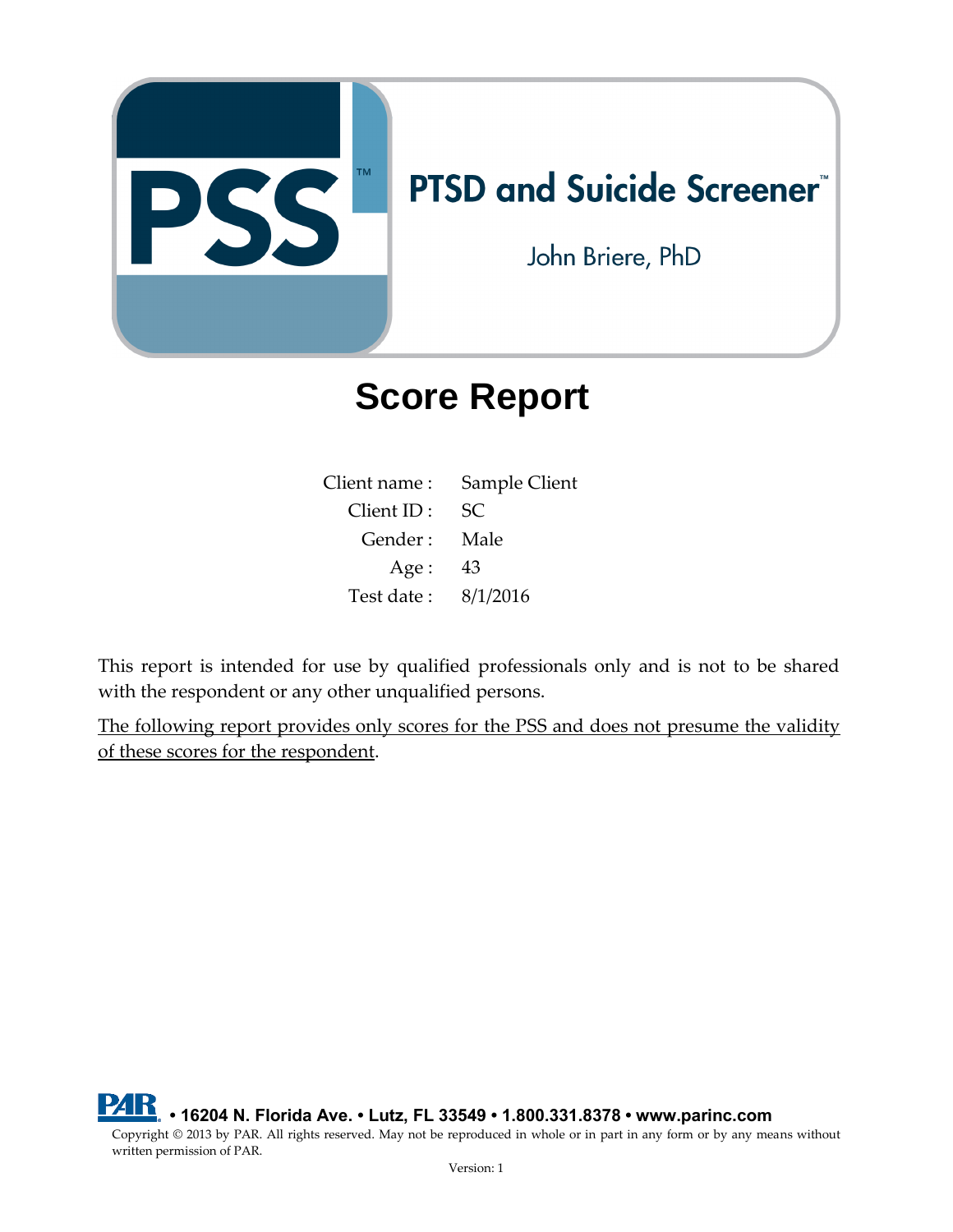## **History of Trauma**

The respondent reported being badly hurt, being afraid he might be badly hurt or might die, or seeing someone else badly hurt or killed.

This upsetting thing happened a month ago or longer.

| <b>Scale</b>        | Raw score | <b>Missing responses</b> |
|---------------------|-----------|--------------------------|
| PTSD Risk           |           |                          |
| <b>Suicide Risk</b> |           |                          |

### **Interpretation of PSS Scores**

Note. "---" indicates a scale that is invalid due to an excessive number of missing items. "\*" indicates that missing responses were scored as "1".

The respondent is likely to have PTSD. A clinical interview with a full-length PTSD assessment (e.g., DAPS) should be conducted by a qualified mental health provider to confirm this likelihood.

The respondent is reporting serious suicidality within the last month, and his current suicide risk may be high. **Endorsement of any suicide items should trigger an immediate assessment for suicide lethality and further evaluation by a qualified mental health provider.**